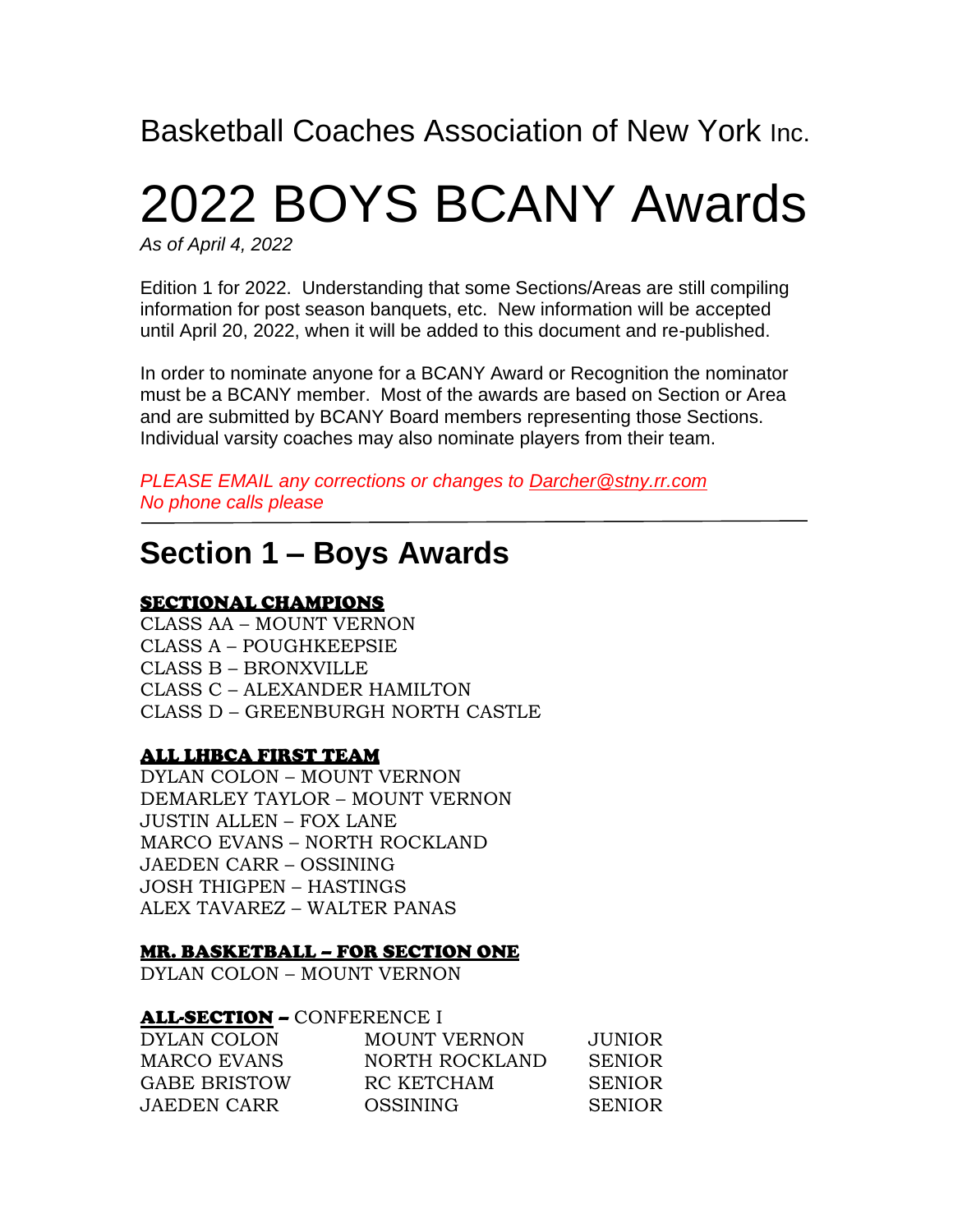| DEMARLEY TAYLOR        | <b>MOUNT VERNON</b> | <b>SENIOR</b>    |
|------------------------|---------------------|------------------|
| <b>JUSTIN ALLEN</b>    | <b>FOX LANE</b>     | <b>SENIOR</b>    |
| <b>AIDAN ROY</b>       | <b>MAMARONECK</b>   | <b>JUNIOR</b>    |
| <b>CONNOR WEIN</b>     | NORTH ROCKLAND      | <b>JUNIOR</b>    |
| DELANO KNOX            | <b>ARLINGTON</b>    | <b>SENIOR</b>    |
| <b>ASHER KROHN</b>     | <b>SCARSDALE</b>    | <b>JUNIOR</b>    |
| <b>OWEN PAINO</b>      | RC KETCHAM          | <b>SOPHOMORE</b> |
| <b>JAMELL WILLIAMS</b> | <b>NEW ROCHELLE</b> | <b>SENIOR</b>    |
|                        |                     |                  |

**COACH OF THE YEAR-** JAMIE RYAN (NORTH ROCKLAND)

| <b>ALL-SECTION - CONFERENCE II</b> |                |                             |               |
|------------------------------------|----------------|-----------------------------|---------------|
| <b>SEAN BERRIGAN</b>               |                | <b>TAPPAN ZEE</b>           | <b>JUNIOR</b> |
| <b>CHRIS FAUGHNAN</b>              | <b>LOURDES</b> |                             | <b>SENIOR</b> |
| <b>SEAN KIRKLAND</b>               |                | <b>ROOSEVELT</b>            | <b>SENIOR</b> |
| <b>ANDY KOTE</b>                   |                | <b>JOHN JAY CROSS RIVER</b> | <b>SENIOR</b> |
| <b>MICHAEL LAWLOR</b>              |                | <b>EASTCHESTER</b>          | <b>SENIOR</b> |
| <b>COLLIN CUNNEY</b>               |                | <b>TAPPAN ZEE</b>           | <b>SENIOR</b> |
| ALEX TAVAREZ                       |                | <b>WALTER PANAS</b>         | <b>JUNIOR</b> |
| CHARLIE SCHELLHAMMER PELHAM        |                |                             | <b>JUNIOR</b> |
| <b>JAYSEAN MORGAN</b>              |                | POUGHKEEPSIE                | <b>SENIOR</b> |
| <b>DANNY BERNSTEIN</b>             |                | <b>BYRAM HILLS</b>          | <b>SENIOR</b> |
| THOMAS BERTUSSI                    |                | PEARL RIVER                 | <b>SENIOR</b> |
| <b>EDDIE BRUCAJ</b>                |                | YORKTOWN                    | <b>SENIOR</b> |
| PATRICK MCMAHON                    |                | <b>MAHOPAC</b>              | <b>SENIOR</b> |
| <b>MATT FITZSIMMONS</b>            |                | <b>SOMERS</b>               | JUNIOR        |
|                                    |                |                             |               |

**COACH OF THE YEAR**- GEORGE GAINE (TAPPAN ZEE)

#### ALL-SECTION - CONFERENCE III

| <b>MATTEO CERVONE</b>                              | <b>HALDANE</b>     | <b>JUNIOR</b> |
|----------------------------------------------------|--------------------|---------------|
| <b>CHRIS KELTY</b>                                 | <b>BRONXVILLE</b>  | <b>SENIOR</b> |
| <b>JAYLAN SAVAGE</b>                               | <b>HAMILTON</b>    | <b>SENIOR</b> |
| LUKE MCCANN                                        | <b>BRIARCLIFF</b>  | <b>SENIOR</b> |
| <b>JOSH THIGPEN</b>                                | <b>HASTINGS</b>    | <b>JUNIOR</b> |
| <b>JADEN LARREGUE</b>                              | <b>BRIARCLIFF</b>  | <b>SENIOR</b> |
| <b>SOREN HOLMBO</b>                                | <b>HALDANE</b>     | <b>SENIOR</b> |
| <b>CHRIS WARD</b>                                  | <b>HAMILTON</b>    | <b>SENIOR</b> |
| MIKE FERRANTE                                      | <b>EDGEMONT</b>    | <b>SENIOR</b> |
| <b>ROGER SQUIRE</b>                                | <b>NORTH SALEM</b> | <b>SENIOR</b> |
| <b>COACH OF THE YEAR- BOBBY RUSSO (BRONXVILLE)</b> |                    |               |

#### MILESTONE NUMBER OF VICTORIES

MIKE TOMASSI (FOX LANE) 100 WINS JERRY HOUSTON (PEARL RIVER) 300 WINS MIKE AUERBACH (WALTER PANAS) 100 WINS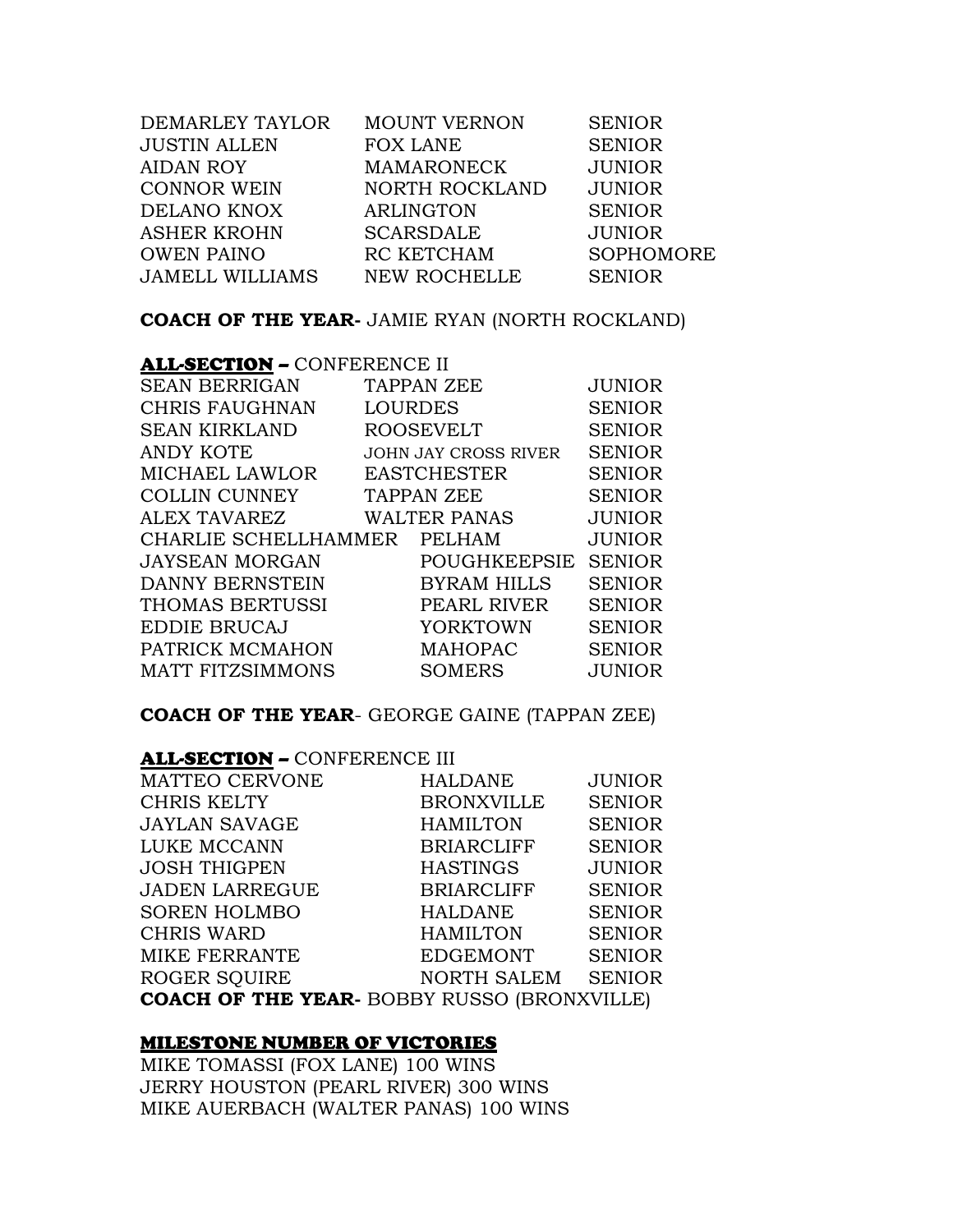#### DEMAIO SPORTSMANSHIP AWARD

JORDAN HIRSCH (HENDRICK HUDSON)

#### JOHN MARTINO SERVICE AWARD

TYRONE CARVER JR. (MAMARONECK)

#### WILLIE WORSLEY SOCIAL JUSTICE AWARD

WILLIE WORSLEY (SPRING VALLEY)

## *Section 2 – Boys no information submitted yet*

## **Section 3 – Boys Awards**

Class D: Cincinnatus defeated Hamilton: Defeated in Regionals

Class C: West Canada Valley defeated Dolgeville: Defeated in regionals by Newfield

Class B: Chittenango defeated Utica Academy of Science: Defeated in regionals by Seaton Catholic of Binghamton

Class A: New Hartford defeated Syracuse Academy of Science. New Hartford defeated Mekeel Christian in the Regionals. Then in the semi finals they reached the finals and lost to Manhasset in the State Finals

Class AA: Liverpool defeated Syracuse C.B.A . Then defeated in the regionals to Section 2 Green Tech.

\_\_\_\_\_\_\_\_\_\_\_\_\_\_\_\_\_\_\_\_\_\_\_\_\_\_\_\_\_\_\_\_\_\_\_\_\_\_\_\_\_\_\_\_\_\_\_\_\_\_\_\_

**Class D.** All Sectional Team: Gavin Richardson, Sr. DeRuyter C.S, 31.0 ppg Scott Schuyler Sr. Cincinnatus, Tyler Green Sackets Harbor 28ppg Tom Simpson Jr. Hamilton C.S 19.0 ppg, Dominick Sprague Belleville Henderson 24ppg. **Coach of the year class D** Jim Halstrum

**Class C.** All Sectional Team: Tyson Maxam Jr. Waterville 25.0 ppg. Gregory Gonyea Sr. Dolgeville 14.0 ppg. Kamryn Comstock Soph. Dolgeville 8.6 ppg., Will Smith Sr. West Canada 27.0 ppg., Tommy Maley Tully. **Coach of the year class C.** Dave Smith .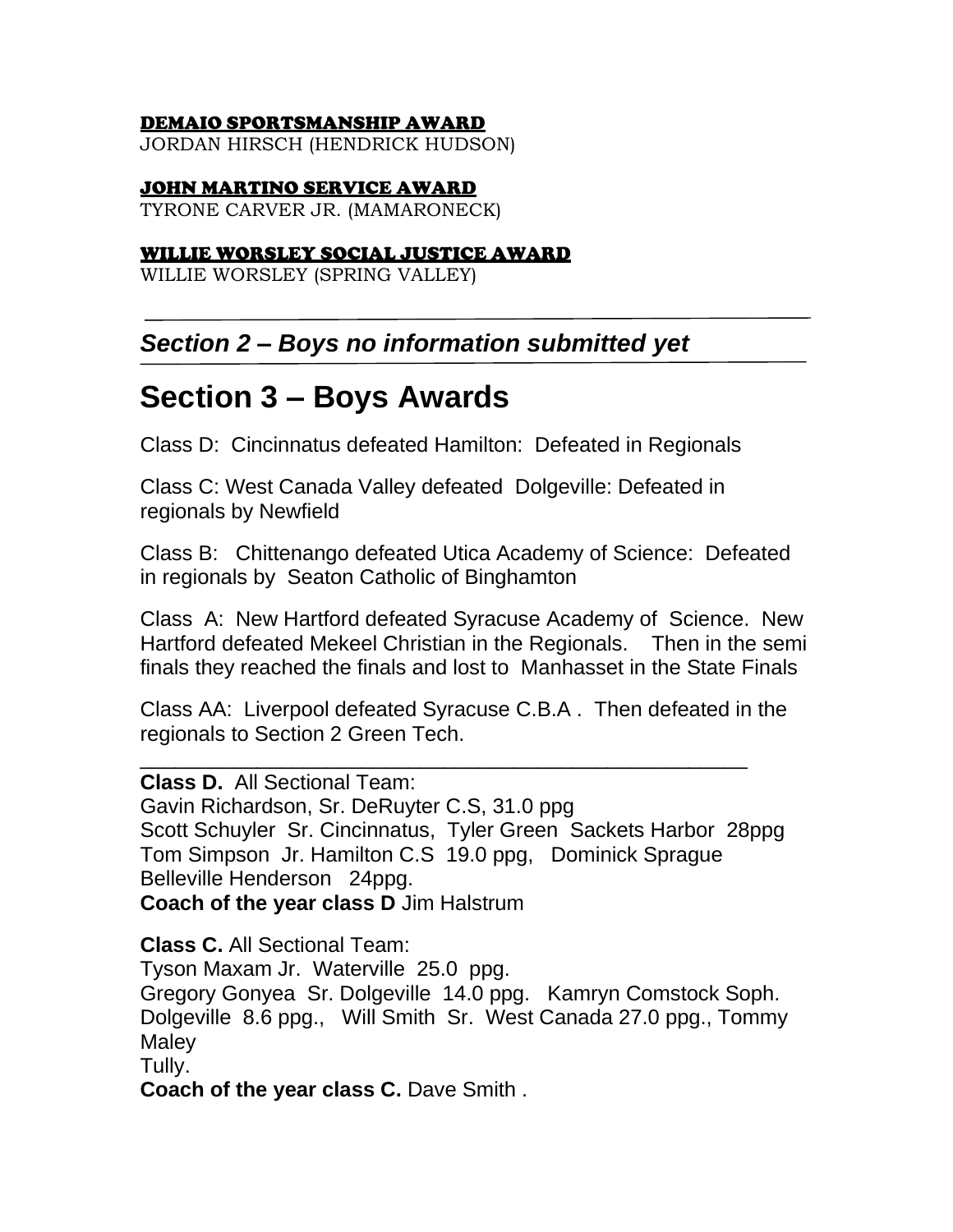**Class B.** All Sectional Team:

Alex Moesck Sr. Chittenango C.S.; Donelious King Jr. Fr. Utica Academy of Science; Jaylon O'Neil Jr. Central Valley Academy; Brody Brown Jr. Lowville; Tucker Rosbrook General Brown 20.0 ppg. **Coach of the year Class B.** John Clancy.

**Class A.** All sectional Team:

Zach Philipkoski Jr. New Hartford 27.0 ppg. Steyvon Jones Soph. Syracuse Academy of Science 20.0 ppg; Gavin Dote Soph. Fulton 22.6 ppg; Deng Garang, Bishop Grimes 15.0 ppg; Brandon Kohderger Sr. Jamesville Dewitt 17.0 ppg., **Coach of the year class A.** John Randall.

**Class AA.** All Sectional Team: Dan Andereson Sr. Syracuse CBA; Andreo Ash, Soph. Liverpool; Chris Cain Jr. West Genesee 18.0 ppg; Jason Bifulco, Sr. Baldwinsville 19.0 ppg; Amir Reaves. Sr. Syracuse Corcoran, 24.0 ppg. Jaiden Holloman Bishop Ludden 19.0 ppg;

**Coach of the year Class AA:** Ryan Blackwell.

**Overall Coach of the year** John Randall, New Hartford

**Coach Recognition** Tom Blackford 574 victories, *most wins in Section 3*

**Official of the year** - Bd#51 Dan Maxwell

**All-Academic Team** - Tyler Green, Sackets Harbor Central School

## **SECTION 4 BCANY BOYS AWARDS**

## **BCANY Coach of the Year**

AA: Mike Johnston (Corning)

- A: Bill Ocker (Maine Endwell)
- B: Chris Sinicki (Seton Catholic)
- C: Todd Mulvaney (Moravia)
- D: Aaron Kaufman (South Kortright)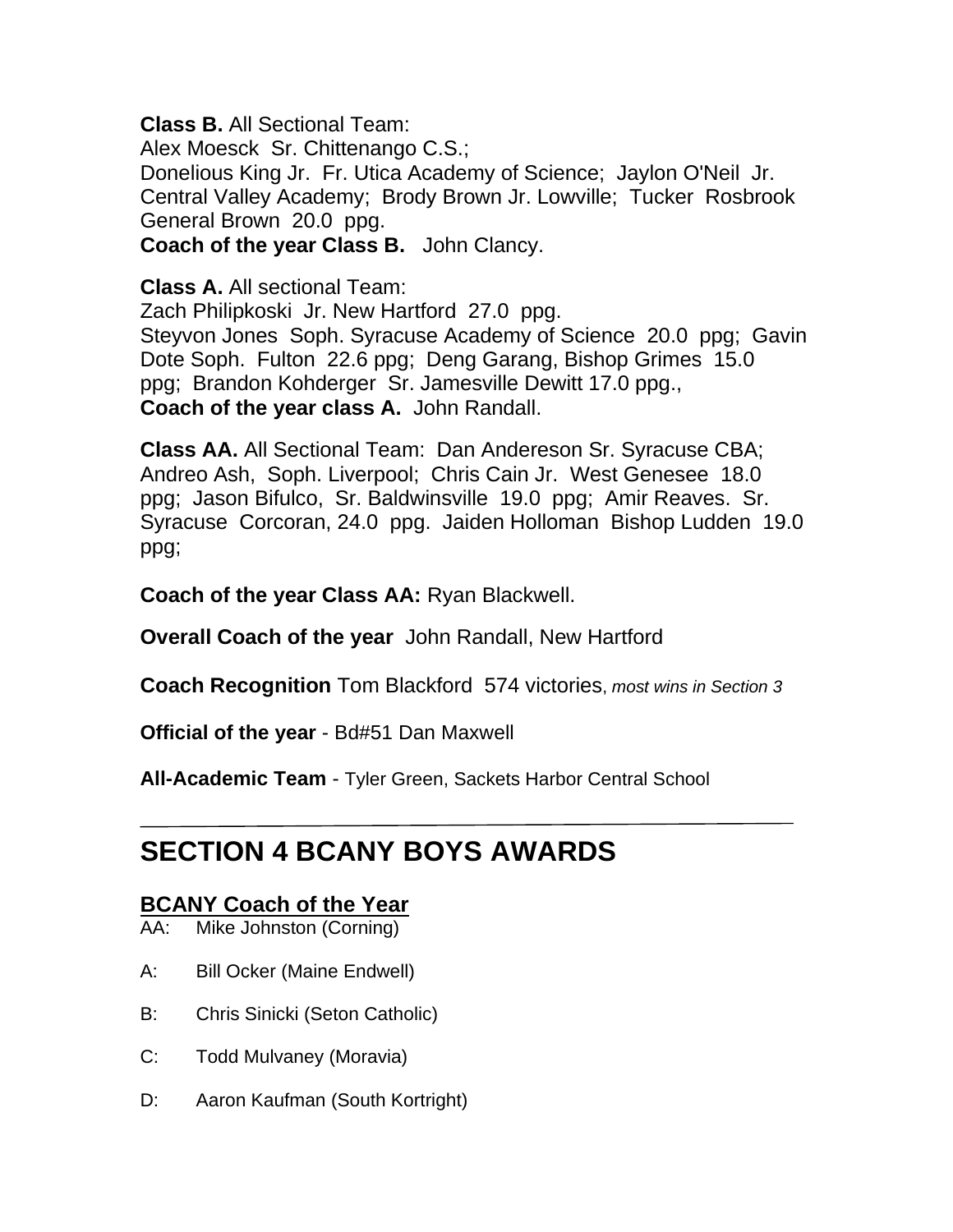## **BCANY Player of the Year**

AA: Jackson Casey (Corning) A: Dom L'Amoreaux (Maine Endwell) B: Kaelin Thomas (Seton Catholic) C: Co-Players of the Year Luke Schnabel (Delhi) Owen Haight (Delhi) D: Co-Players of the Year Connor Quarino (South Kortright) Conor Holland (Marathon)

## **BCANY All Section 4 Team**

Jackson Casey (Corning) Isaiah Henderson (Corning) Connor Quarino (South Kortright) Carter Mackey (Oneonta) Joey Tomasso (Waverly) Dom L'Amoreaux (Maine Endwell) Mike Mancini (Maine Endwell) Cullen Green (Maine Endwell) Larry Morse (Union Endicott) Rocco Spinelli (Union Endicott) Conor Holland (Marathon) Jalan Johnson (Vestal) John Bangel (Owego) Jimmy Lindsley (Windsor) Kaelin Thomas (Seton Catholic) Michael Bucko (Seton Catholic) Drew Erickson (Seton Catholic) Mikey Middaugh (Elmira) Anthony Brooks (Elmira) Owen Haight (Delhi) Riley Spencer (Chenango Valley)

## **Section 5 Boys Awards – no information received yet**

### **Section 6 Boys Awards –** limited information so far – more coming

#### **Academic All-State Team:**

Wilson HS, Section 6

#### **Academic All-State Nominations:**

Paul Smith – Wilson HS Trey Drake, Jamestown HS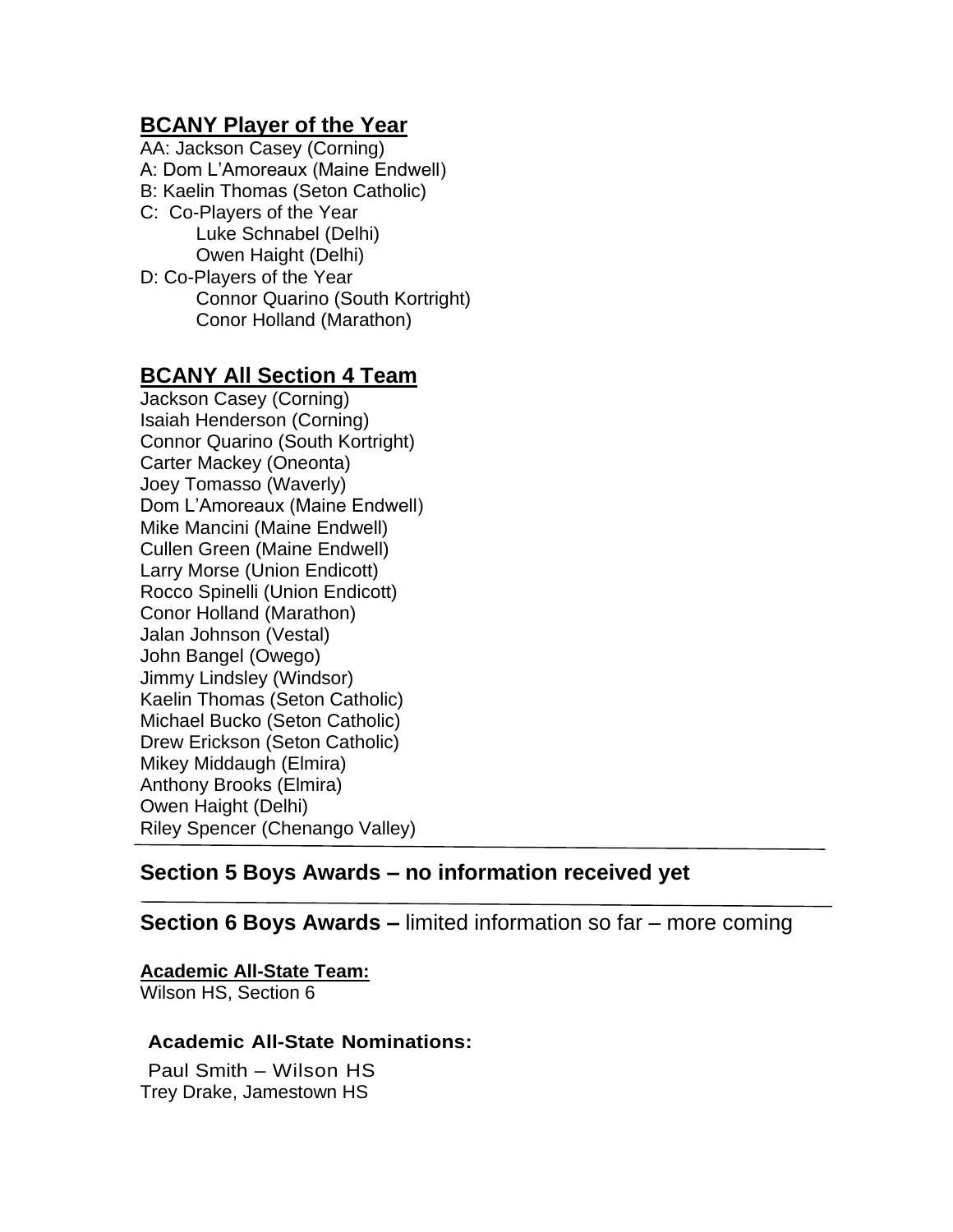### **Assistant Coach Award:**

Marty Stockwell Just completed his 21st season as the Varsity Assistant Basketball Coach at Jamestown High School

#### **Victory awards:**

Ben Drake – 400, Jamestown HS Ralph Jackson – 100, Silver Creek HS

## **Section 7 Boys Awards – no information received yet**

## **Section 8 – Boys Awards**

**Class AA:** Baldwin High School **Class A:** Manhasset High School **Class B:** Friends Academy High School **Class C:** Carle Place High School

**State Champions: Class A:** Manhasset High School

#### **Milestone Victories:**

**Darius Burton – Baldwin High School:** 350 Career Win vs Half Hallow Hills East on Sunday, January 16, 2022

## **All Section Team - Class AA**

#### **First Team:**

Dylan Banner Plainview JFK High School Gerrad Beaubrun Baldwin High School Jacob Oka Baldwin High School Jamir Stewart **Baldwin High School** Jakki Smith Hempstead High School

#### **Second Team:**

Cody Gao **Herricks** High School Brody Girsky Plainview High School Tyler Randolph Uniondale High School Josh Socias **Herricks** High School Anthony Todd Westbury High School

**Class A First Team:**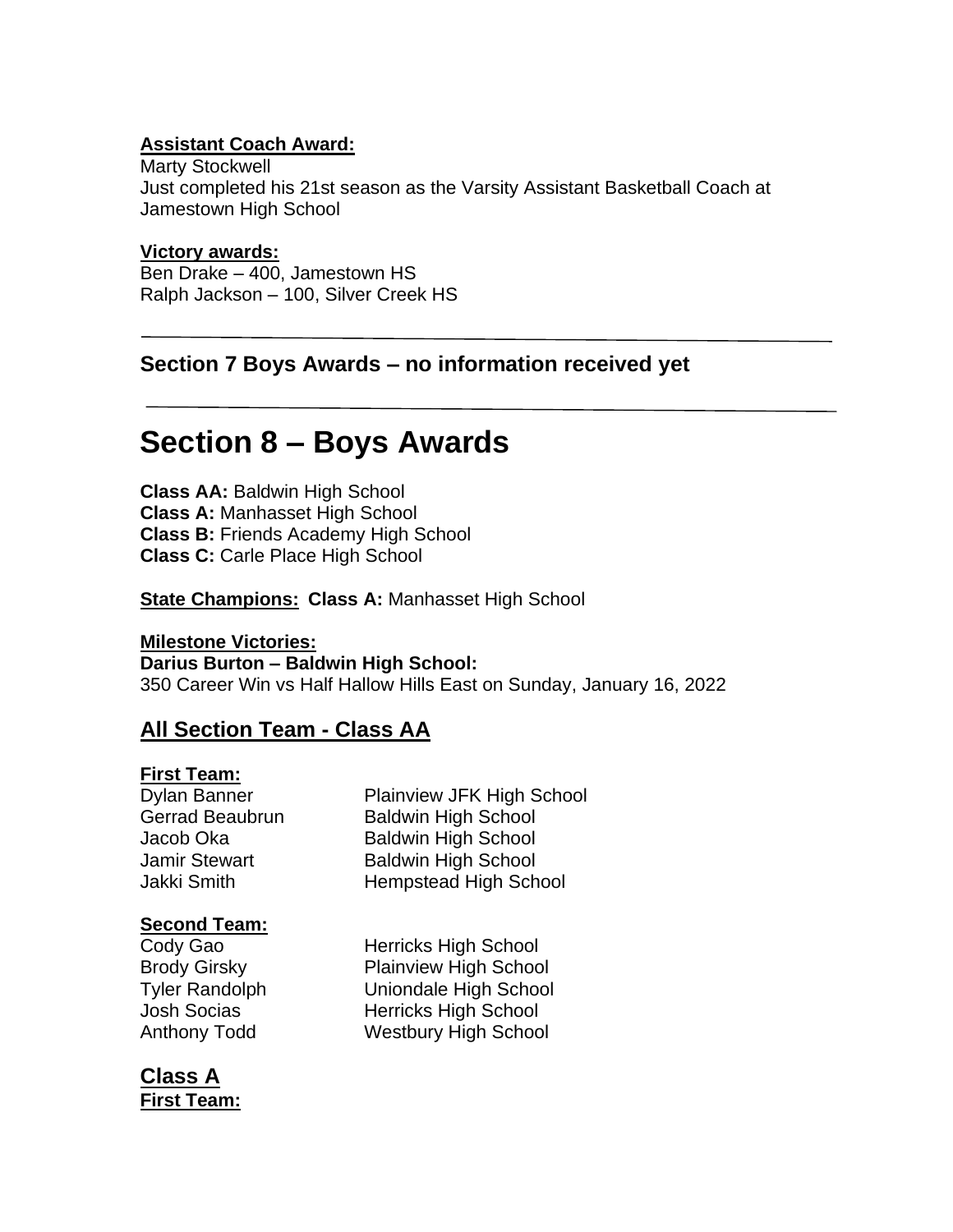**Second Team:**

Godwin Eyiuche Valley Stream North High School Tarell Joseph Garden City High School Robert Pericolosi South Side High School Leonidas Vlogianitis Garden City High School Ryan Weiss **Hewlett High School** 

Kamren Denhart. Sewanhaka High School Jordan Gabriel Mineola High School J'Den Lloyd Sewanhaka High School Chris Naronis Floral Park High School Jackson Perisa Garden City High School

### **Third Team:**

Evan Block Seaford High School Ryan Kim Jericho High School Don Smalls III Lawrence High School Elias Sherman-Murphy Lynbrook High School

Malcolm Harrington Valley Stream North High School

### **Class B**

#### **First Team:**

| Aiden Green         | East Rockaway High School |
|---------------------|---------------------------|
| <b>Tyler Hyland</b> | East Rockaway High School |
| Michael Palagonia   | Locust Valley High School |

### **BCANY Section 8 Coach of the Year**

Class AA: Darius Burton Baldwin High School

Class A: James Hegmann Garden City High School

Class B: Andrew Siegel Locust Valley High School

## **Section 9 – Boys - Awards**

#### *Player & Coach Awards*

**Academic All-State (10-12th grade, 90 or better GPA, named to an All-star team):**

| <b>Player Name</b>   | Grade | <b>GPA</b> | <b>School</b>         | <b>All-star Selection</b> |
|----------------------|-------|------------|-----------------------|---------------------------|
| Jake DeMaro          | 11    | 3.7        | <b>Burke Catholic</b> | OCIAA, All-BCANY          |
| Jack O'Boyle         | 10    | 3.7        | <b>Burke Catholic</b> | OCIAA, All-BCANY          |
| Alex Bastian         | 11    | 90.0       | Chester Academy       | OCAIA, All-BCANY          |
| Luke Milchalski      | 11    | 95.1       | Goshen HS             | OCIAA, All-BCANY          |
| <b>Ben Aprilante</b> | 12    | 92.1       | James I. O'Neill HS   | <b>OCIAA</b>              |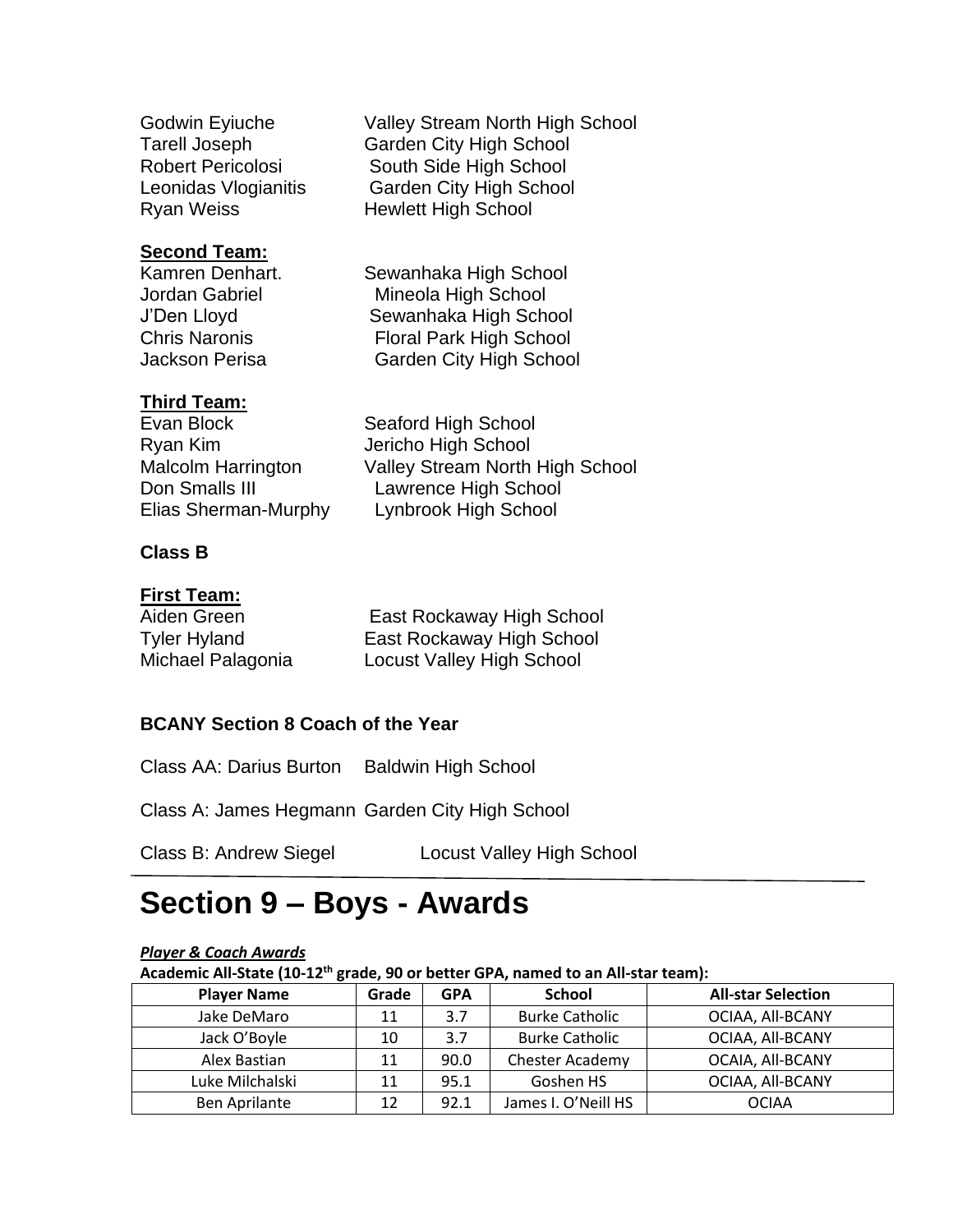| Joseph Russo   | 11 | 92.59 | Monticello HS      | <b>SC Democrat</b>            |
|----------------|----|-------|--------------------|-------------------------------|
| Derek Hickman  | 12 | 95.88 | Pine Bush HS       | OCAIA, All-BCANY              |
| Jacob Santiago | 12 | 93.32 | Pine Bush HS       | OCAIA, All-BCANY              |
| Alaniz Ruiz    | 12 | 91.99 | Roscoe CSD         | OCIAA, All-BCANY              |
| Dylan Sager    | 12 | 101.8 | Sullivan West HS   | OCIAA, All-BCANY. SC Democrat |
| Andrew Cox     | 12 | 93.00 | Tri-Valley HS      | OCIAA, All-BCANY, SC Democrat |
| Ryan Allen     | 12 | 3.7   | Washingtonville HS | OCIAA, All-BCANY              |

#### **Team Academic All-State (Cumulative Average, 85 or higher, all members):**

| <b>School</b> | <b>GPA</b> | Coach     |
|---------------|------------|-----------|
| Roscoe CSD    | 85.89      | Mike Hill |

#### **Scholar Athlete (Senior, 90 or better GPA or top 10% of the class)**

| <b>Player Name</b>   | <b>GPA</b> | <b>School</b>       | Coach                |
|----------------------|------------|---------------------|----------------------|
| Craig Connell        | 96.5       | Goshen HS           | Sal D'Angelo         |
| Gavin Duggan         |            | Goshen HS           | Sal D'Angelo         |
| <b>Ben Aprilante</b> | 92.1       | James I. O'Neill HS | Deb Crowe            |
| Cody Baker           | 100.5      | Kingston HS         | Ron Kelder           |
| David Sager          | 101.4      | Millbrook HS        | <b>Brian Laffin</b>  |
| Hunter Stoliker      | 96.4       | Millbrook HS        | <b>Brian Laffin</b>  |
| Shawn Jordan         | 90.82      | Monticello HS       | Chris Russo          |
| Pedro Rodriguez      | 89.0       | Monticello HS       | Chris Russo          |
| Derek Hickman        | 95.88      | Pine Bush HS        | Dan Conley           |
| Jacob Santiago       | 93.32      | Pine Bush HS        | Dan Conley           |
| Joseph Darrell       | 98.79      | Pine Bush HS        | Dan Conley           |
| Colin Best           | 92.97      | Pine Bush HS        | Dan Conley           |
| Dylan Sager          | 101.8      | Sullivan West HS    | Jon Meyer            |
| Andrew Cox           | 93.00      | Tri-Valley HS       | <b>Kevin Delaney</b> |
| Ryan Allen           | 3.7        | Washingtonville HS  | <b>Todd Rose</b>     |

#### **BCANY Team First Award (Nominated by coach)**

| <b>Player Name</b>   | <b>School</b> | Coach       |
|----------------------|---------------|-------------|
| Nohah Bolden-Jackson | Monticello HS | Chris Russo |

#### **Assistant Coach Award (15 or more years, assistant coach any level):**

| Coach.       | <b>School</b> | <b>Position</b>    | # of Years |
|--------------|---------------|--------------------|------------|
| Brian Bishop | Highland      | JV/Assistant Coach | 16         |

#### **Coaching Commitment Award (5-year increments, starting with 15, all levels):**

| Coach         | <b>School</b> | # of Years |
|---------------|---------------|------------|
| Brian Rollman | Port Jervis   |            |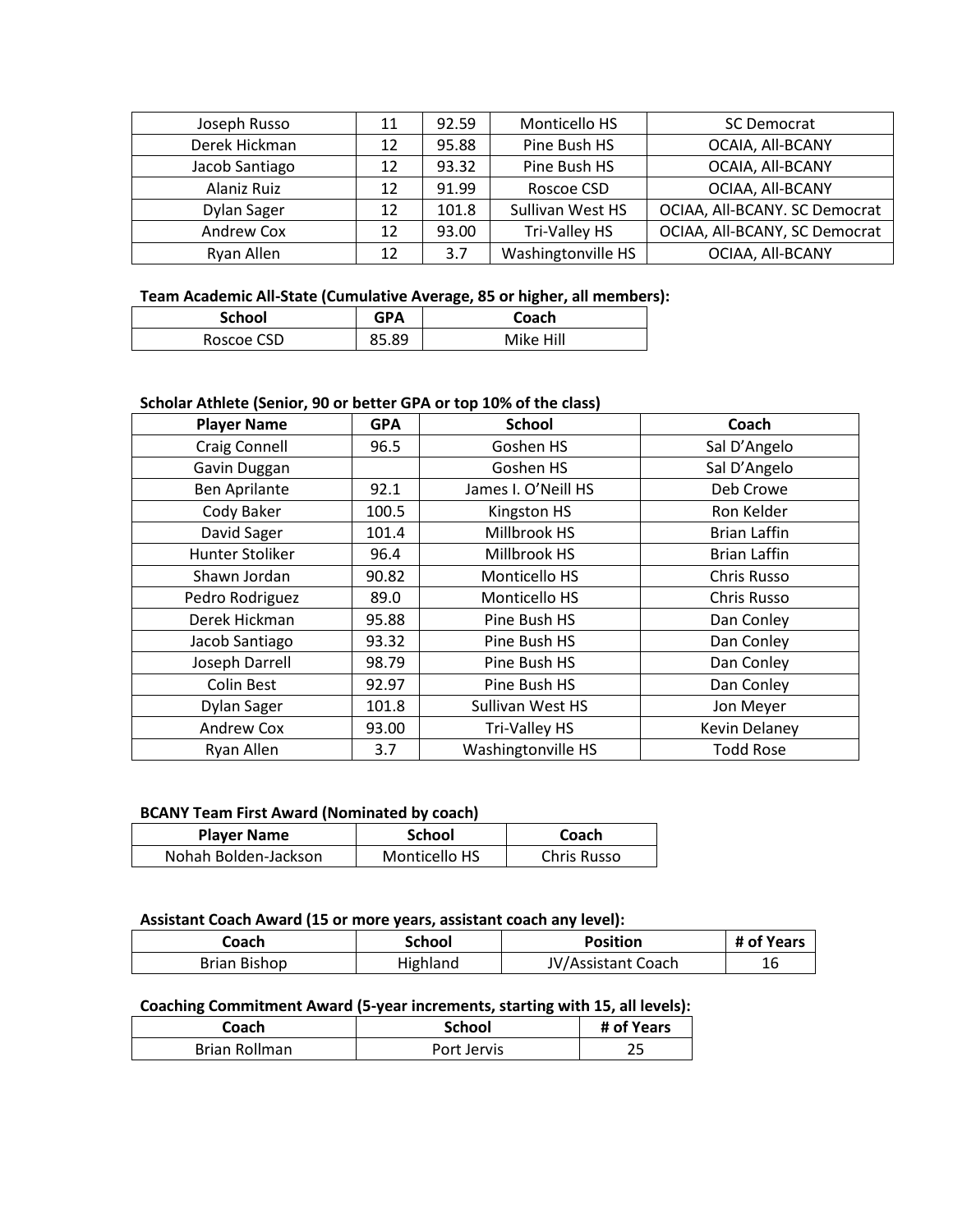**Victory Awards:**

| Coach        | <b>School</b> | # of Wins |
|--------------|---------------|-----------|
| Rob Gravelle | SS Seward     | 400       |

#### **Coach of the Year:**

| <b>Classification</b> | <b>Name</b>          | <b>School</b>          |
|-----------------------|----------------------|------------------------|
| AA                    | Frank Dinnocenzio    | Newburgh Free Academy  |
|                       | Sal D'Angelo         | Goshen                 |
|                       | Jeff Panek           | <b>Rondout Valley</b>  |
|                       | Jon Marsilio         | <b>Chester Academy</b> |
|                       | <b>Barney Winter</b> | Mount Academy          |

#### *BCANY Recognition Awards*

#### **Golden Media Award:**

| <b>Name</b>         | <b>Media Outlet</b>              | <b>Nominated By</b>              |
|---------------------|----------------------------------|----------------------------------|
| <b>Richard Ross</b> | SC Democrat/SportsInsightsny.com | Chris Russo/John Meyer           |
| Melissa Kramer      | Var845.com/Times-Herald Record   | <b>Barney Winter/Chris Russo</b> |

#### **Golden Whistle Award:**

| <b>Name</b>  | <b>Board</b>  | <b>Years of Service</b> |
|--------------|---------------|-------------------------|
| Robert Bauer | Orange County | 40 (retiring)           |

#### **Official of the Year:**

| <b>Name</b>    | <b>Board/League</b>     |
|----------------|-------------------------|
| Anthony Riente | Sullivan County (OCIAA) |
| Rob Smith      | Orange County (OCIAA)   |
| Mark Hurley    | Ulster/Dutchess (MHAL)  |

#### **Recognition Certificate:**

| <b>Name</b>    | <b>School</b>    | <b>Area of Recognition</b> | <b>Nominating Coach</b> |
|----------------|------------------|----------------------------|-------------------------|
| Helen Rueckert | Goshen HS        | Scorekeeper                | Sal D'Angelo            |
| Anthony Durkin | Sullivan West    | Scorekeeper                | John Meyer              |
| Tom Laughlin   | Kingston HS      | Scorekeeper/Clock (30yrs)  | Ron Kelder              |
| Ken Hall       | James I. O'Neill | Scorekeeper                | Deb Crowe               |
| Robert Conklin | James I. O'Neill | Clock                      | Deb Crowe               |
| Nina Curaba    | Chester Academy  | Scorekeeper                | Jon Marsilio            |

#### **BCANY Service Award:**

| <b>Name</b>  | School    | Description                                                                                                                                                                      |
|--------------|-----------|----------------------------------------------------------------------------------------------------------------------------------------------------------------------------------|
| Rob Gravelle | SS Seward | Rob is retiring from coaching after 33 years; he<br>served as our Mid-Hudson Team coach for SHF<br>for 2 years, and has been a member of the<br>Section IX Basketball Committee. |

#### **BCANY Student Assistant Awards:**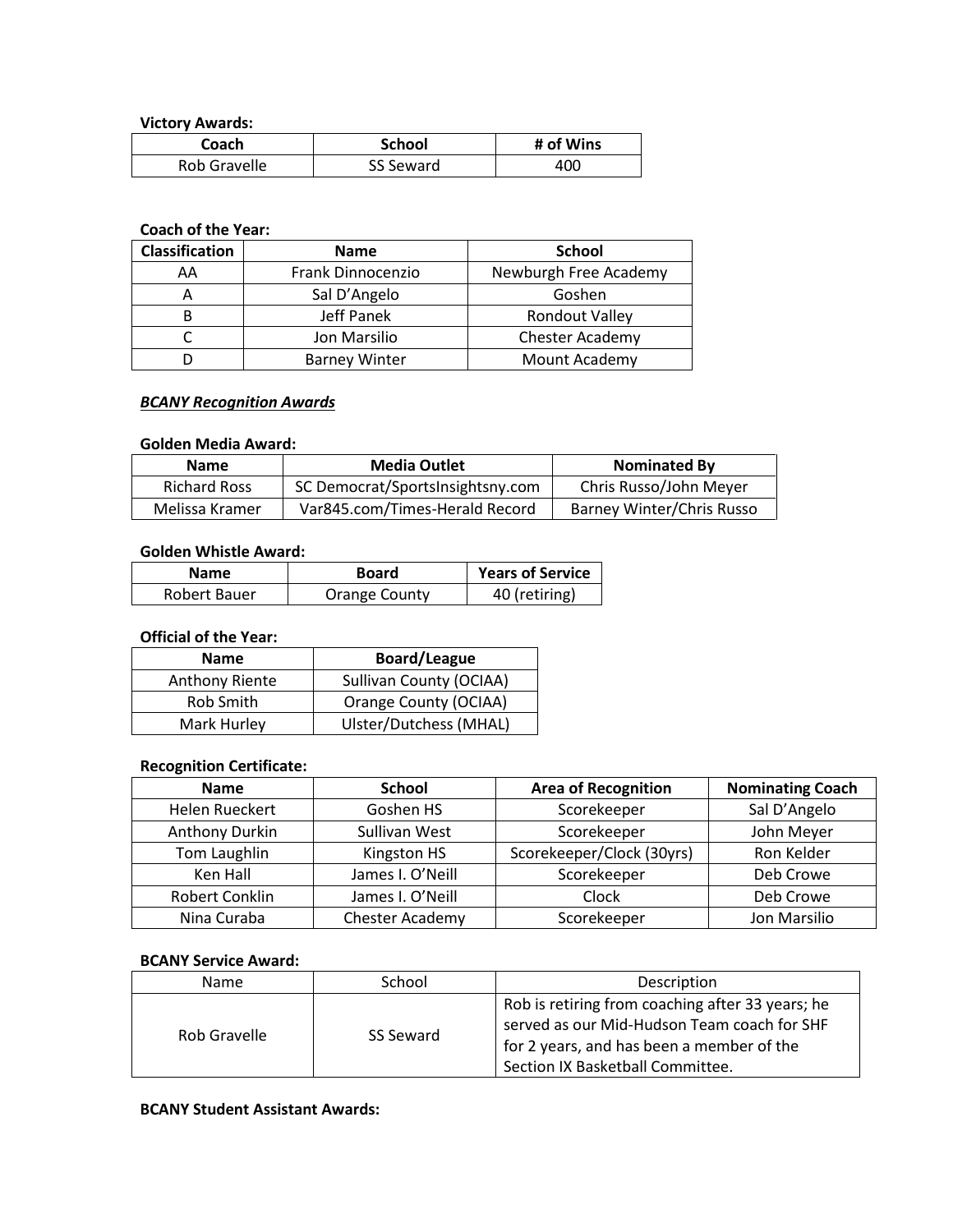| <b>Name</b>       | <b>School</b>   | <b>Position</b> | Coach         |
|-------------------|-----------------|-----------------|---------------|
| Andrew Lovegren   | Highland HS     | Team Manager    | Mike Milliman |
| Nicky Giannakakis | Chester Academy | <b>Stats</b>    | Jon Marsilio  |
| Mikela Motz       | Chester Academy | <b>Stats</b>    | Jon Marsilio  |

#### **Section9 Class AA All-BCANY Team**

#### *Player of the Year*

Jah'Likai King, NFA

#### *Coach of the Year*

Frank Dinnocenzio, NFA

#### *Class AA All-Stars*

| Ryan McCardle     | Kingston              |
|-------------------|-----------------------|
| Ke'Monte Thawe    | Kingston              |
| Lynai Dunwoody    | Middletown            |
| Ziyade Ndancky    | Middletown            |
| Jeremiah Arne     | Monroe-Woodbury       |
| Jankarlos Mendoza | Monroe-Woodbury       |
| Andre Crosby      | NFA                   |
| Deondre Johnson   | NFA                   |
| Derek Hickman     | Pine Bush             |
| Jacob Santiago    | Pine Bush             |
| Jerrell Taylor    | <b>Valley Central</b> |
| Harrison Neil     | Warwick               |
|                   |                       |

*Class AA Sportsmanship Award -* Valley Central *Class AA Three-Point Champion -* Evan Jaloszynski, Pine Bush (39.8%, 39/98) *Class AA Free-Throw Champion -* Evan Jaloszynski, Pine Bush (86%, 37/43)

#### **Section IX Class A All-BCANY Team**

*Player of the Year -* Mat Shea, Wallkill *Coach of the Year -* Sal D'Angelo, Goshen

#### *Class A All-Stars*

| Darien Gillins | Beacon   |
|----------------|----------|
| Chase Green    | Beacon   |
| Al Cutrone     | Cornwall |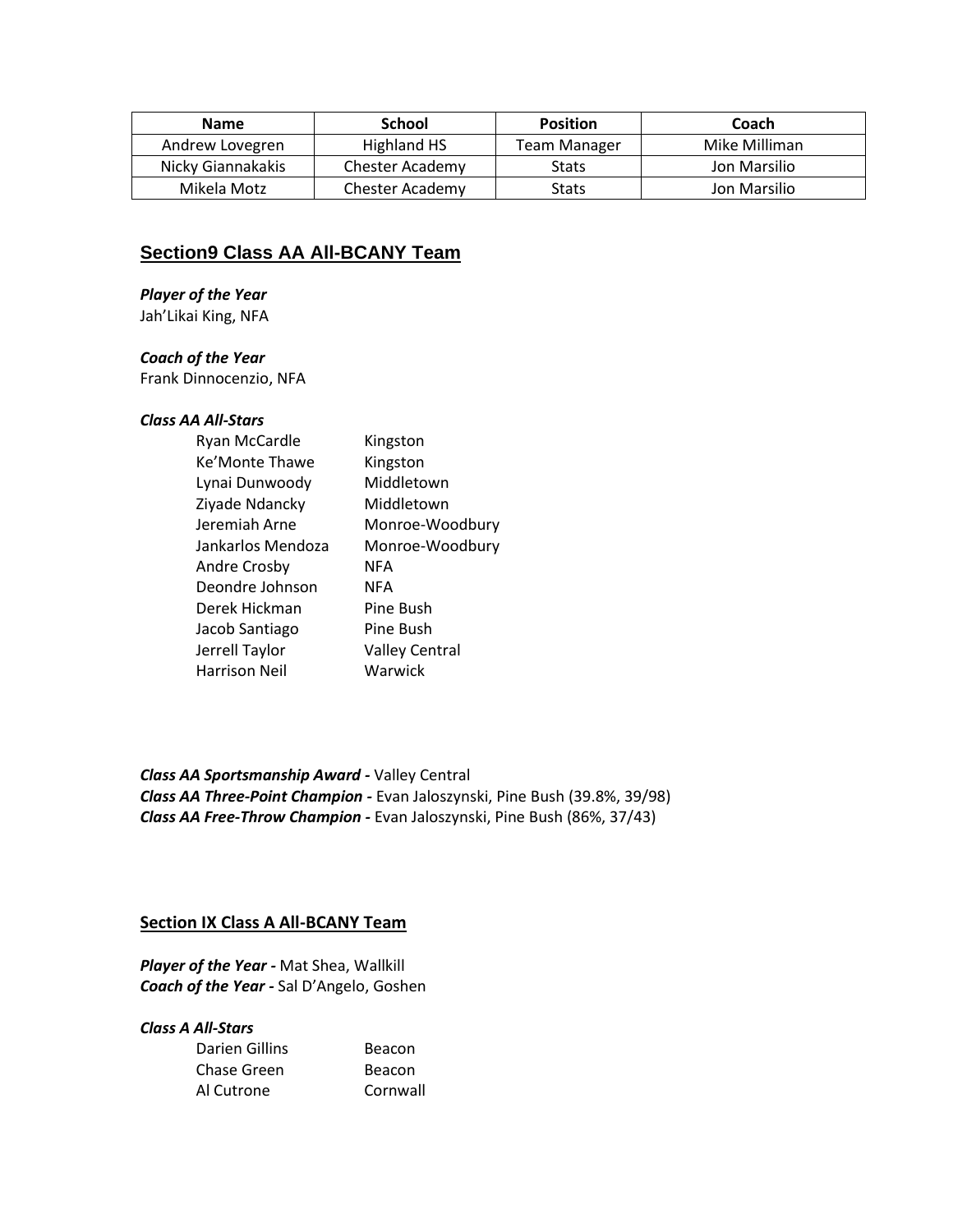Jordan Blue FDR Josiah Smith FDR DJ Brown, Jr. Goshen Jaidyn Rutling **Goshen** Luke Michalski Goshen Kai Colon Minisink Valley Michael Mingot Monticello Pedro Rodriguez Monticello Calvin Crews Port Jervis Ethan Conrad Saugerties Kyle Krebs Wallkill Ryan Allen Washingtonville Brenden Graham Washingtonville

*Class A Sportsmanship Award -* Monticello *Class A Three-Point Champion* Kyle Krebs, Wallkill (35%, 67/194) *Class A Free-Throw Champion* Ryan Allen, Washingtonville (74%, 45/61)

#### **Section IX Class B All-BCANY Team**

*Player of the Year -* Aaron Coston, Rondout Valley

*Coach of the Year -* Jeff Panek, Rondout Valley

#### *Class B All-Stars*

| Jake DeMaro            | <b>Burke Catholic</b> |
|------------------------|-----------------------|
| Jack O'Boyle           | <b>Burke Catholic</b> |
| DJ McComb              | Ellenville            |
| Jason Kinscy           | Ellenville            |
| Eugene Johnson         | Fallsburg             |
| Dominic Valente        | Highland              |
| <b>Collin Casey</b>    | Marlboro              |
| Chinedu Osaki          | Marlboro              |
| Tony Drewnowski        | <b>New Paltz</b>      |
| Antwon Lewis           | James I. O'Neill      |
| Jordan Thompson        | James I. O'Neill      |
| Irwin Walden           | Onteora               |
| Gavin Cole             | Red Hook              |
| Brendan Donahue        | Red Hook              |
| Jaiden Marshall        | <b>Rondout Valley</b> |
| Jake Stange            | <b>Rondout Valley</b> |
| <b>Terrance Stange</b> | Rondout Valley        |
| Antonio Lopez          | Spackenkill           |

*Class B Sportsmanship Award -* New Paltz *Class B Three-Point Champion*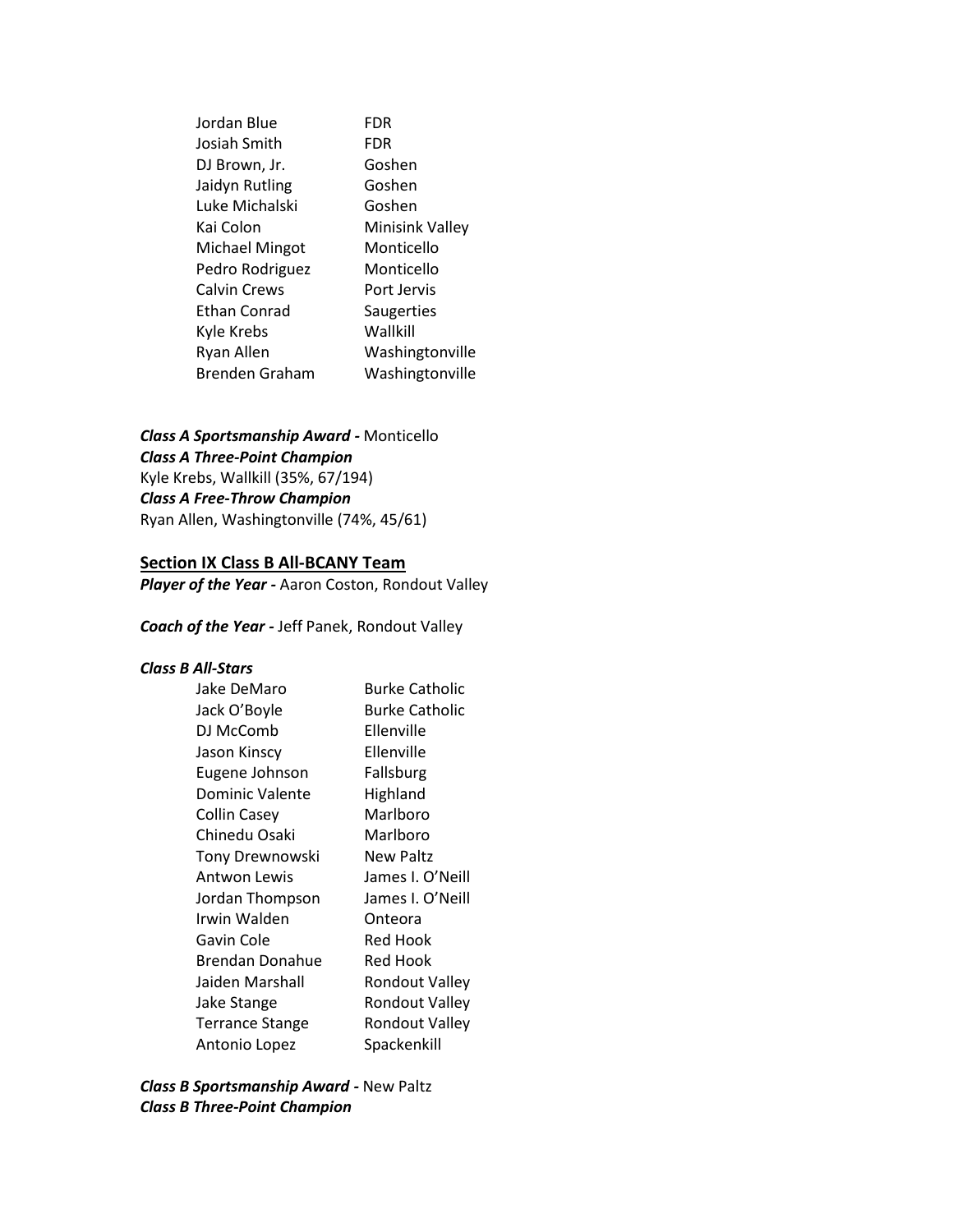Shayne Bressler, Onteora (39.2%, 42/107) *Class B Free-Throw Champion* Dominic Valente, Highland (75.5%, 34/45)

#### **Section IX Class C All-BCANY Team**

*Player of the Year -* Jacob Angeles, Chester

*Coach of the Year -* Jon Marsilio, Chester

#### **Class C All-Stars**

| Chester            |
|--------------------|
| Chester            |
| Millbrook          |
| <b>Pine Plains</b> |
| <b>Pine Plains</b> |
| S.S. Seward        |
| Sullivan West      |
| Sullivan West      |
| <b>Tri Valley</b>  |
|                    |

#### *Class C Sportsmanship Award -* S.S. Seward

*Class C Three-Point Champion* Andrew Cox, (50%, 35/70) *Class C Free-Throw Champion* Nick Perez, S. S. Seward (65.6%, 21/32

#### **Section IX Class D All-BCANY Team**

*Player of the Year -* Joseph Gould, Livingston Manor *Coach of the Year -* Barney Winter, Mount Academy

#### **Class D All-Stars**

| Xavier Gonzalez       | Eldred           |
|-----------------------|------------------|
| Trai Kaufmann         | Eldred           |
| <b>Matthew Bowers</b> | Livingston Manor |
| Kent Kleinsasser      | Mount Academy    |
| Hunter Maendel        | Mount Academy    |
| Jake Maendel          | Mount Academy    |
|                       |                  |

## **Section 10 – Boys – Awards – All-BCANY teams**

Large School Evan Miller - Malone - Sr. Evan Dumas - Malone - Sr.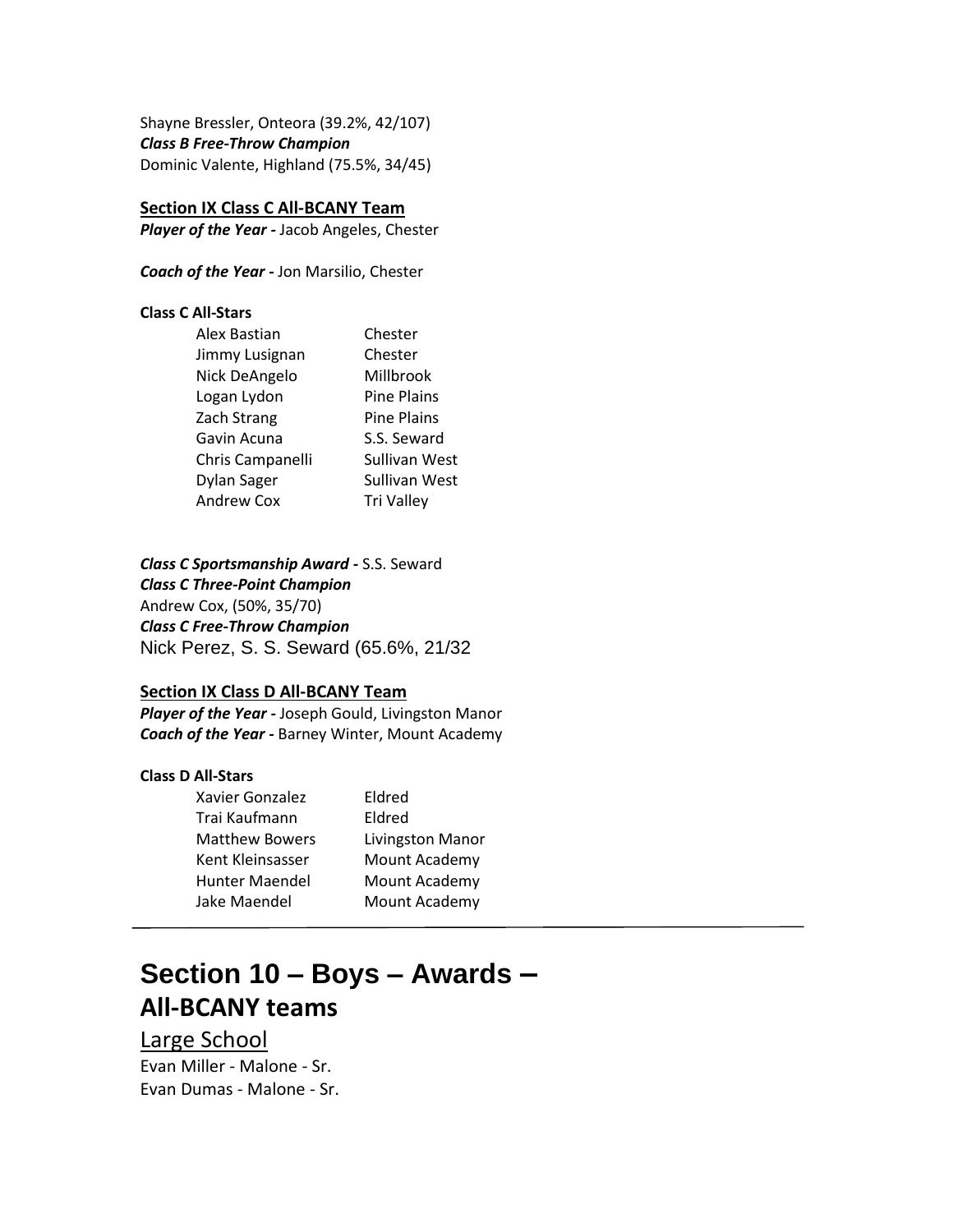Justice McIntyre - Ogdensburg - Jr. Colin Patterson - Massena - Soph. Taylor Mitchell - Massena - Frosh.

## Small School

Jayden Ashley - SLC - Sr. Harlee Besio - Colton-Pier. - Jr. Storm Walker - Lisbon - Lisbon - Sr. Kale Harper - Edwards-Knox - Sr. Dylan Wood - Edwards-Knox - Sr.

## **Coach of the Year**

Large School - Tim LaMay - Malone - got his 300<sup>th</sup> win this year - has coached 26 years at Malone Small School - Matt Scott - Edwards-Knox

## **Sectional Champions**

Class A - Malone Class B - Canton Class C - Madrid-Waddington Class D - Heuvelton

## **Team Sportsmanship Award**

Edwards-Knox

## **Official of the Year**

Brad Stone

## **Section 11 – Boys - Awards**

### **Class Champions**

- Class AA Half Hollow Hills East
- Class A Kings Park
- Class B Southampton
- Class C Pierson
- Class D Bridgehampton

#### **Coach of the Year**

| Class AA | Pete Basel  | <b>Hall Hollow Hills East</b> |
|----------|-------------|-------------------------------|
| Class A  | Chris Rube, | Kings Park                    |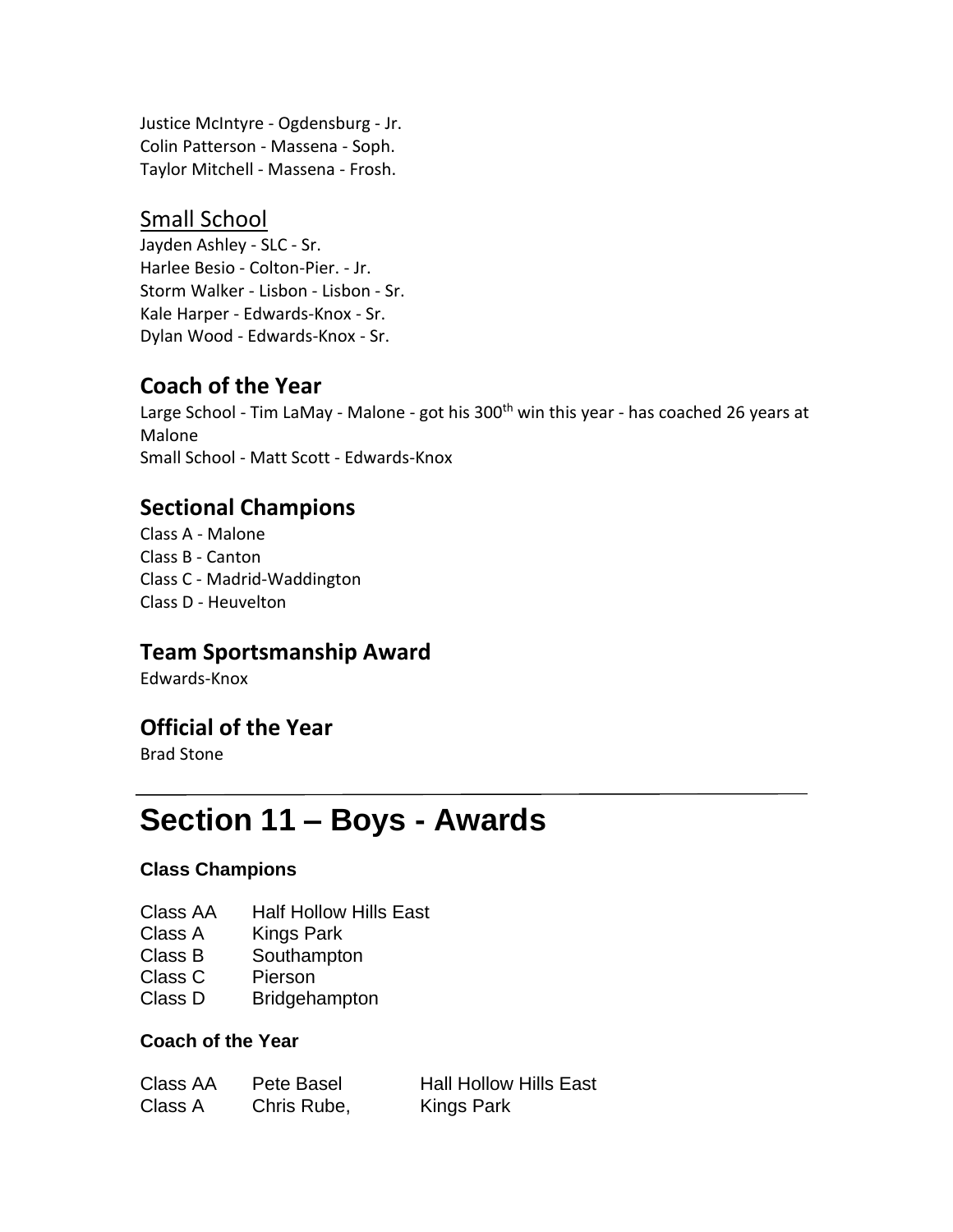Class B-C-D Herm Lamison Southampton

Class AA All County Team

Zatai Townsend, 12, Brentwood Nick Watts, 12, Northport Patrick Burke, 11 Smithtown West Malachi Moore, 11, Copiague Javin Riddick, 12 Bellport Derek Varlack, 12 Hills East Brendan Carr 11 Northport Xavier Lewis, 12 Hills East Tyler Anderson,12 Smithtown West Rashad Kee, 12, Copiague Michael Gitz, 11, Commack

### **Class A All County**

Presdton Edmead, 10, Deer Park Macai John,12 Hauppauge Justin Turner, 12 Eastport South Manor Matthew Garside, 11, Kings Park Jon Borkowski, 12 Kings Park Frank Wilson, 11, Hills West Marcus Harris, 11, Wyandanch Drew Feinstein, 11 Mt. Sinai Jack Baron, 12, Bayport Blue Point

### **B-C-D All County Team**

Lebron Napier, 12 Southampton Derek Reed,11, Southampton Luke Woods, 12, Mattituck Cecil Munshin,12, Pierson Wilson Bennett,12, Pierson Jameek Freeman, 12, Greenport

### **All Section 11**

Zatai Townsend, 12 Brentwood (AA Player of the Year) Patrick Burke, 11, Smithtown West, (AA Player of the Year runnerup) Matthew Garside,11, Kings Park ( A Player of the Year) Preston Edmead, 10, Deer Park (A Player of the Y\*ear, runnerup) Lebron Napier, 12, Southampton (B-C-D- Player of the Year)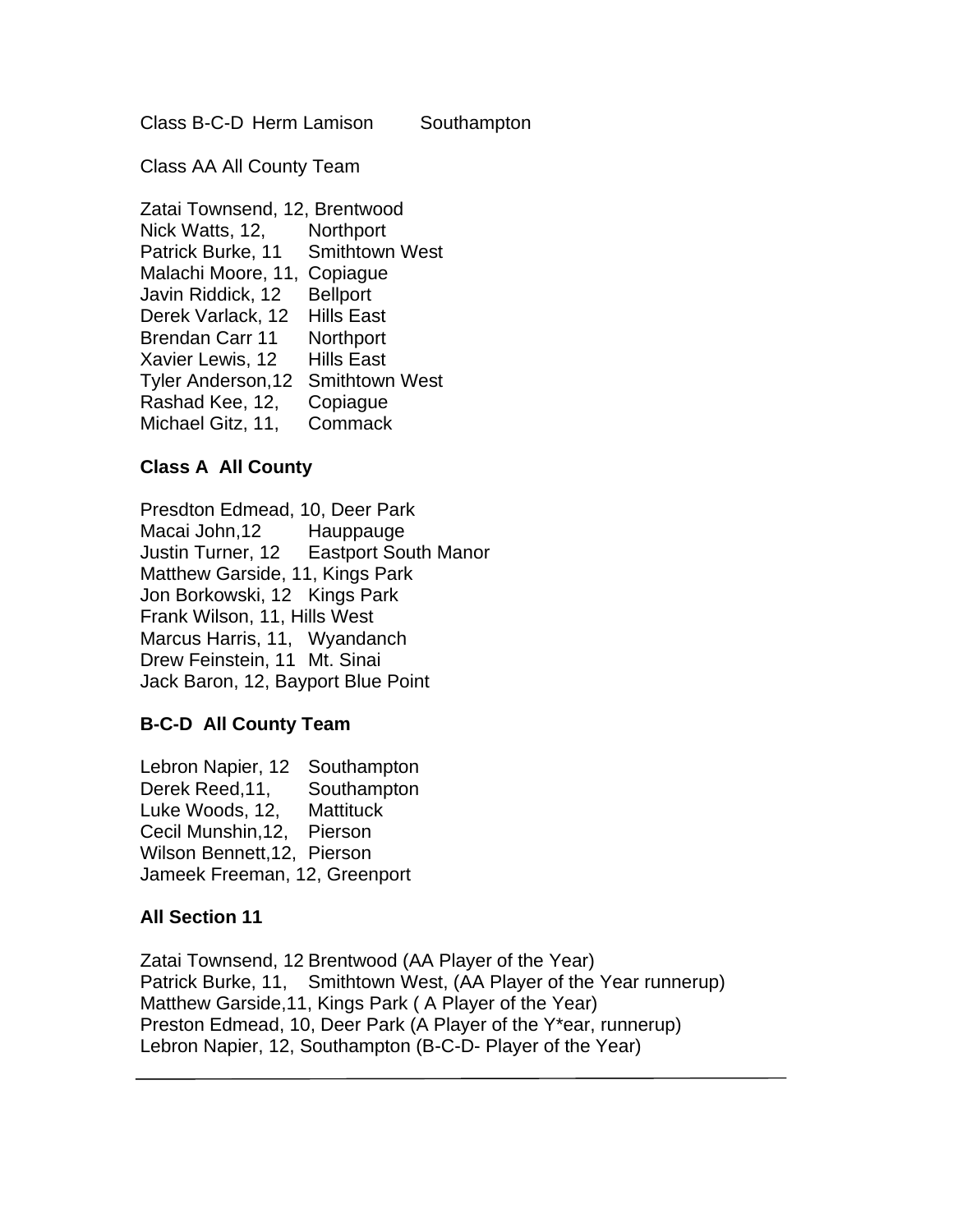## **NYS Catholic HS Athletic Association**

## 2021-22 CHSAA Champions

AA - Cardinal Hayes A - Fordham Prep B - Cathedral Prep

### **CHSAA BASKETBALL**

**2021-2022 "AA" All-League Team**

## **Most Valuable Player:**

| Tobe Awaka                          | <b>Cardinal Hayes</b>   | <b>SR</b>       |
|-------------------------------------|-------------------------|-----------------|
| $1$ <sup>st</sup> Team All –League: |                         |                 |
| <b>Latiek Briscoe</b>               | <b>St. Francis Prep</b> | <b>SR</b>       |
| Ian Jackson                         | <b>Cardinal Hayes</b>   | SO <sub>1</sub> |
| <b>Jaden Daughtry</b>               | St. Francis Prep        | <b>SR</b>       |
| <b>Brandon Williams</b>             | Christ the King         | JR              |
| <b>Samuel Gibbs</b>                 | Stepinac                | <b>SR</b>       |
| Ronald Greene, Jr                   | Iona Prep               | <b>SR</b>       |
| $2nd$ Team All-League :             |                         |                 |
| <b>Noah Best</b>                    | Mount St. Michael       | <b>SR</b>       |
| Joshua Pascarelli                   | <b>St. Francis Prep</b> | JR              |
| <b>Tarique Foster</b>               | <b>Cardinal Hayes</b>   | <b>SR</b>       |
| Devin Vanterpool                    | Christ the King         | <b>JR</b>       |
| <b>Brandon Stores, Jr</b>           | St. Raymond             | <b>FR</b>       |
| Isaiah Alexander                    | Stepinac                | <b>SR</b>       |
| 3 <sup>rd</sup> Team All-League:    |                         |                 |
| <b>Dwayne Pierce</b>                | Christ the King         | <b>SO</b>       |
| Jakai Sanders                       | Loughlin                | <b>SO</b>       |
| Nasir Muhammad                      | Xaverian                | JR              |
| Danny Carbuccia                     | Stepinac                | <b>FR</b>       |
| Devin Grant                         | <b>Holy Cross</b>       | <b>SR</b>       |
| <b>Christian Jeffrey</b>            | Loughlin                | <b>SO</b>       |
| <b>Boogie Fland</b>                 | Stepinac                | SO              |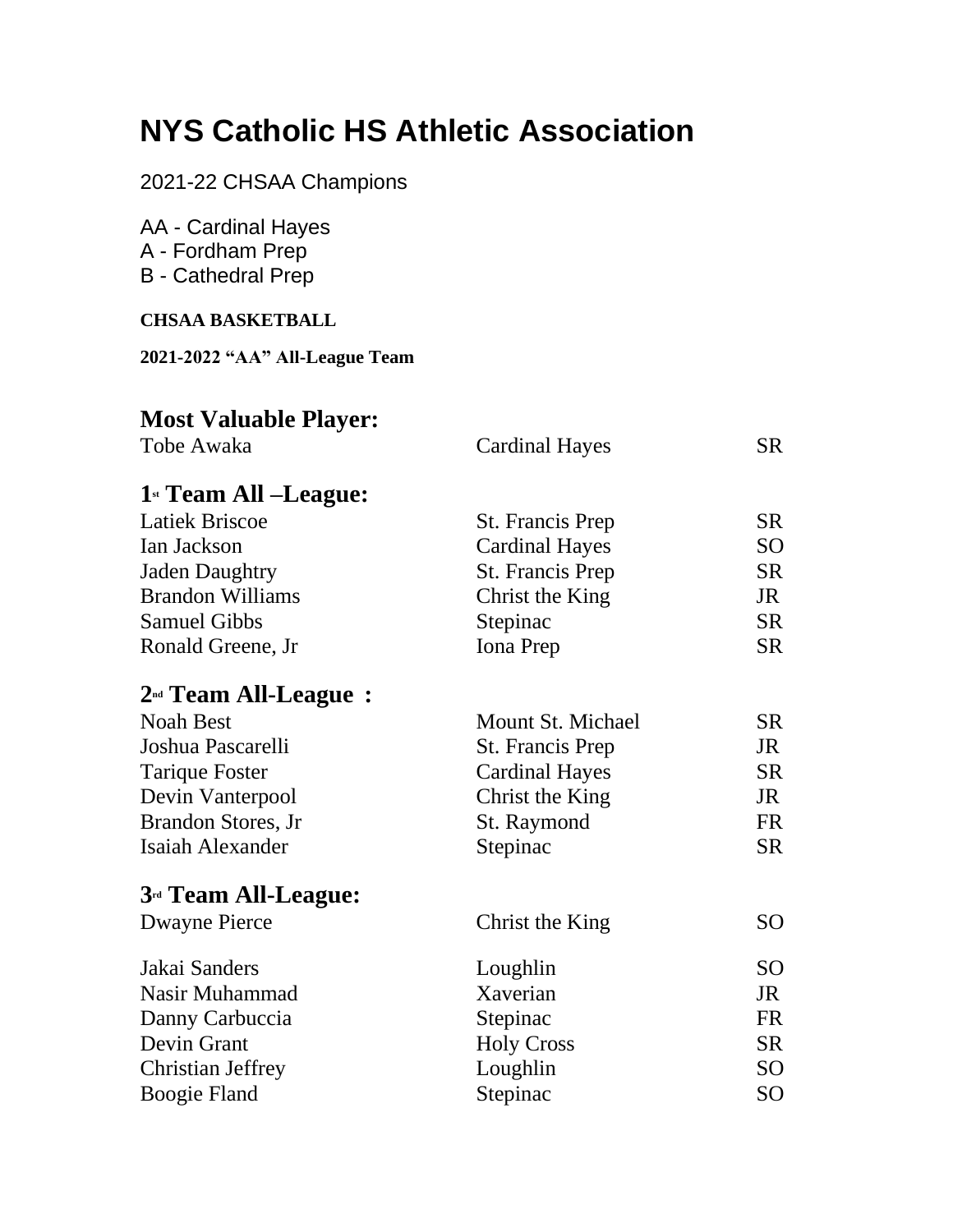**Coach of the Year:**

| Mr. Jimmy Lynch | St. Francis Prep |
|-----------------|------------------|
|-----------------|------------------|

## **2021-2022 "A" All-League Team**

| <b>Most Valuable Player:</b> |              |           |
|------------------------------|--------------|-----------|
| Omari Ward                   | Fordham Prep | SR.       |
|                              |              |           |
| <b>All League Team:</b>      |              |           |
| Nathan Boateng               | Fordham Prep | <b>SR</b> |
| <b>Prophet Fields</b>        | Salesian     | JR        |
| Carlos Lorenzo               | LaSalle      | <b>SR</b> |
| Thomas Whelan                | Fordham Prep | <b>SR</b> |
| <b>Taylor Perlmutter</b>     | LaSalle      | JR        |
| <b>Jack Olsen</b>            | Xavier       | <b>SR</b> |
| Jaiden Gaston                | McClancy     | <b>SO</b> |
| John DiNapoli                | Salesian     | <b>SR</b> |
| Mitchell Wiggan              | St. Edmund   | JR        |
| <b>Brendan Armour</b>        | St. Edmund   | JR        |
| <b>Izyr</b> Hester           | Nazareth     | <b>SR</b> |
| Juelz Dickerson              | Nazareth     | JR        |
| Mario Piarulli               | Spellman     | JR        |
| Ryan Whelan                  | Salesian     | JR        |
|                              |              |           |
|                              |              |           |
| <b>Coach of the Year:</b>    |              |           |

Mr. Brian Downey Fordham Prep

## **2021-2022 Staten Island All-League Team**

| <b>Co-Most Valuable Players:</b> |                       |     |
|----------------------------------|-----------------------|-----|
| Kendall Arcuri                   | St. Joseph by the Sea | SR. |
| <b>Matthew Hanley</b>            | Msgr. Farrell         | SR. |
| <b>All-League Team:</b>          |                       |     |
| PJ Scalisi                       | Msgr. Farrell         |     |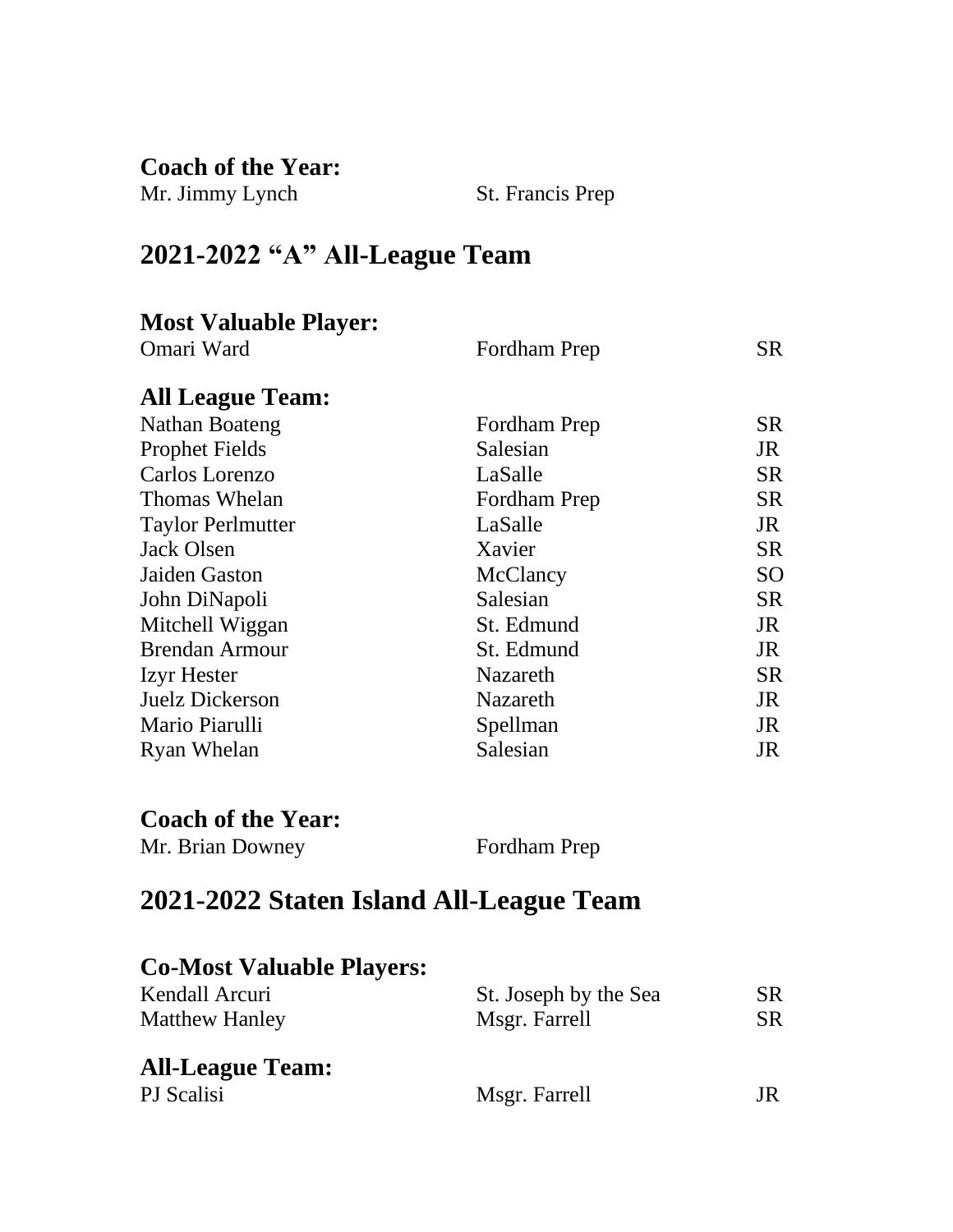| Thomas Keane             | St. Peter's           | <b>SR</b> |
|--------------------------|-----------------------|-----------|
| Dorian Paki              | St. Joseph by the Sea | <b>SR</b> |
| Daniel Marinaccio        | St. Joseph by the Sea | <b>SR</b> |
| Cosmo Cangiano           | Moore Catholic        | JR        |
| <b>Christian Greeley</b> | St. Joseph by the Sea | JR        |

## **Coach of the Year:**

Mr. Mike Dunn Msgr. Farrell

## **2021-2022 "B" All-League Team**

## **Most Valuable Player:**

| Nick Guillen             | <b>Cathedral Prep</b>   | SR.       |
|--------------------------|-------------------------|-----------|
| <b>All League Team:</b>  |                         |           |
| <b>Dwayne Pennicooke</b> | <b>Sacred Heart</b>     | SR.       |
| Arturo Maccia            | <b>Kennedy Catholic</b> | <b>SR</b> |
| Justin Green             | St. John's Prep         | <b>SR</b> |
| Jayden Brickhouse        | Cristo Rey Brooklyn     | JR        |
| John Vanwallendael       | <b>Cathedral Prep</b>   | <b>SR</b> |
| Michael Donohue          | Regis                   | JR        |
| Dylan Howard             | <b>Kennedy Catholic</b> | SO.       |
| Jalen Lewis              | <b>Sacred Heart</b>     | SR.       |
| Jameer Bozeman           | St. John's Prep         | SR.       |

## **Coach of the Year:**

Mr. Erich Naumann Cathedral Prep

## **NY Catholic All Academic Teams**

Archbishop Molloy HS

## **NYC Private BCANY Awards**

**BCANY All Section/Chapter Teams:**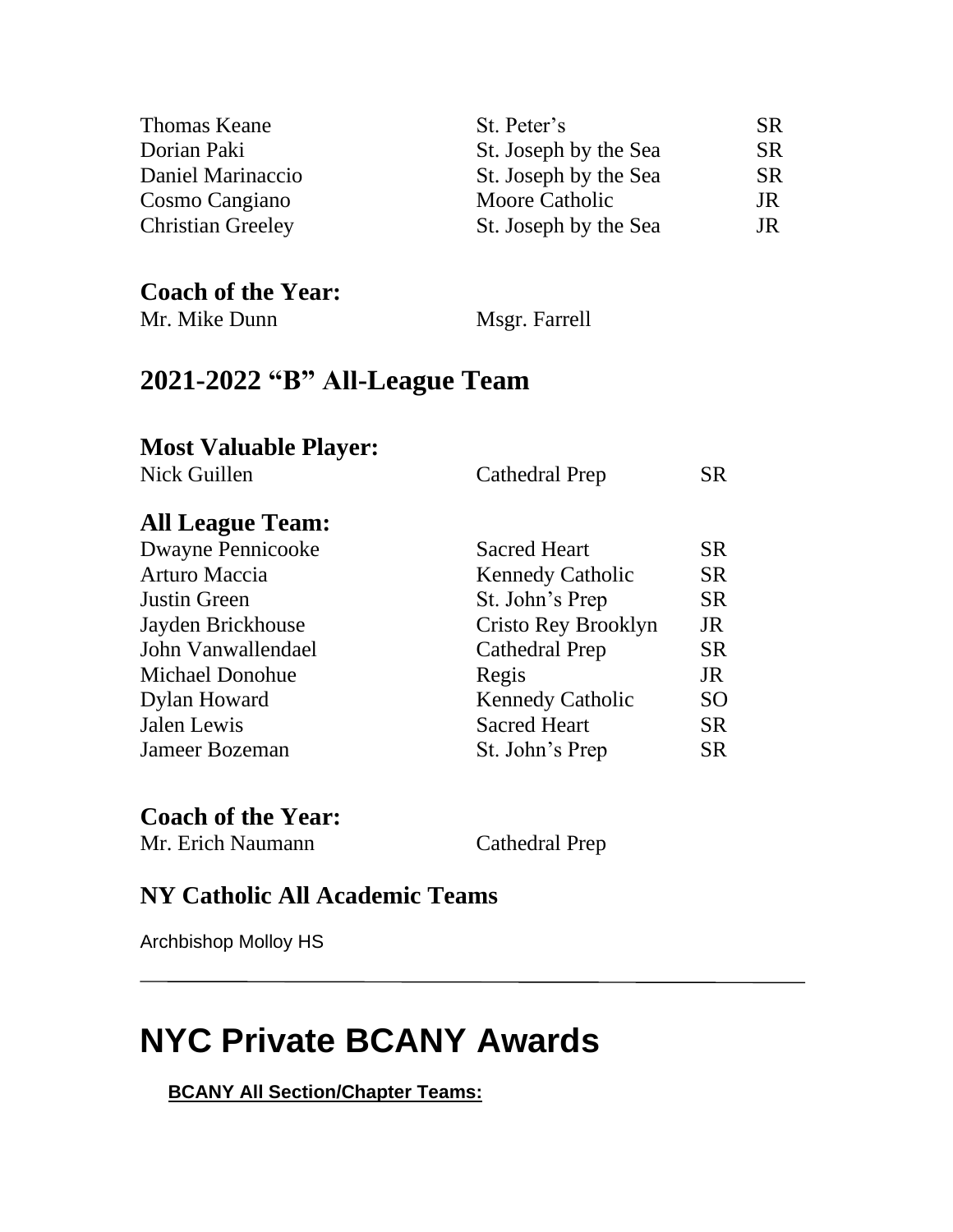-Philip Lawrence, Poly Prep -Jayden Forsythe, Poly Prep -Brendan Nussenblatt, Columbia Prep -Unique Barnes, York Prep -Ayden Khalid, Dalton School -Isa Khalid, Riverdale Country School -Nick Padilla, Dwight School -Richard Nweke, Dwight School

#### **Academic All-** S**tate Team:**

Jordan Marasigan - Columbia Prep Jackson Kizilbash -Columbia Prep Jason Boockvar --Columbia Prep Philip Lawrence - Poly Prep Holden Lipton - -Poly Prep Chris Chu -Staten Island Academy Ryan Cambria - Staten Island Academy Unique Barnes - York Prep School Michael Foley - Dalton School Ayden Khalid l-Dalton School Will Kosann -Rye Country Day School Andrew Naber -Loyola School Nick Padilla - Dwight School Ryan Weiss -

#### **Assistant Coach***: Recognition*

Leslie Thomas Spalding – Fieldston School Matt Fascitelli – Columbia Prep Matt Hoek – Columbia Prep Joe Cifone-Riverdale Country School

#### **BCANY Team First Award**

Caleb Callahan-Dalton School Sam Karsch-Riverdale Country School

#### **Team Academic All-State**

Riverdale Country School

#### **Coach of the Year:**

Brian Shure, York Prep

#### **Scholar Athlete:**

Ben Seklir, Riverdale Country School Jake Deutsch, Riverdale Country School